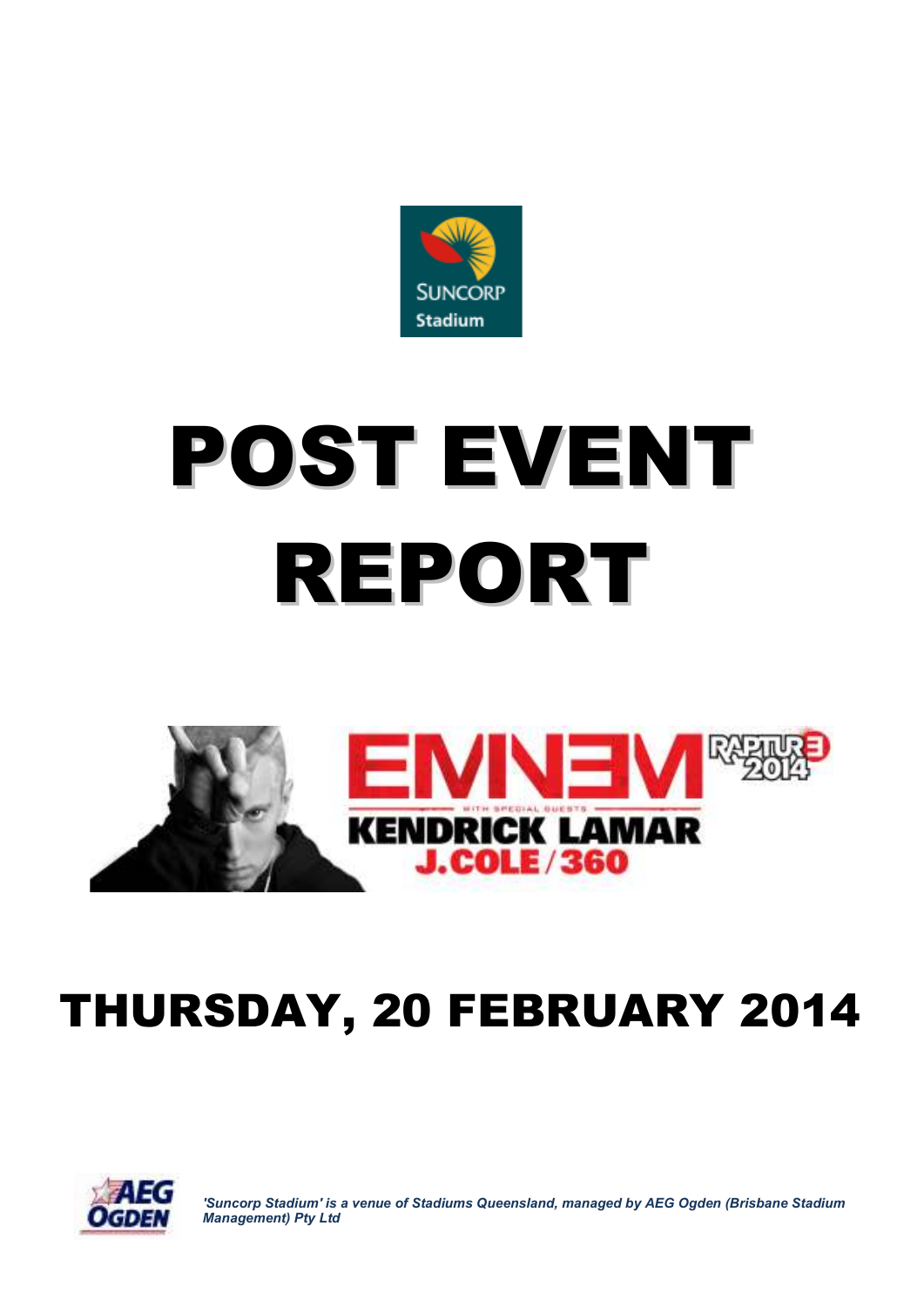

# **EMINEM Rapture Tour THURSDAY, 20 FEBRUARY 2014**



# **1. EVENT OVERVIEW**

### *Event Summary*

Suncorp Stadium hosted Eminem as part of his 2014 Rapture Tour on Thursday, 20 February 2014.

Detailed planning was undertaken to identify and minimise potential adverse impacts on the local community in accordance with the Major Sports Facilities Regulations 2002 for Special Events.

A specific Operational Management Plan and a Transport & Traffic Management Plan was developed for the Concert and provided to the Stadium Management Advisory Committee (SMAC), Transport Coordination Group (TCG) and Stadiums Queensland as required in the Regulations.

A dedicated Call Centre was established for the concert period for the general public to contact the Stadium on any issues arising either during the bump in and bump out periods or during the concert itself. A local community letterbox drop was also conducted to provide residents and local businesses within the Lang Park Traffic Area with as much information on the Event as possible.

There were a number of operational incidents (patron behavior / medical) during the event, due largely to the crowd demographic. These issues were anticipated as a result of a Stadium representative attending an earlier Eminem concert in New Zealand, and those findings were factored into the Stadium's event plan.

In summary, the concert was deemed to be a success.

Key deliverables for the Concert were:

| Attendance            | 43,339                                                                          |
|-----------------------|---------------------------------------------------------------------------------|
| Complaints /          | 1 noise complaint was received from a local business during one of the support  |
| Compliments           | acts while 5 complaints were received from event patrons during the concert. 7  |
|                       | complaints were received post-event. No noise or other complaints were received |
|                       | from local residents or businesses during the concert.                          |
| Media                 | Positive media coverage leading up to and from the concert                      |
| Crowd Management      | No queuing problems or delays in entering the Stadium. Egress went smoothly.    |
| Security              | Security, in conjunction with Police dealt with a range of issues including     |
|                       | intoxication, altercations, smoking and the use of illegal substances.          |
| Transport             | No delays or issues were experienced with Public Transport. Crowds cleared      |
|                       | within 60 minutes.                                                              |
| <b>Noise Controls</b> | There were two small exceedances by 1 dB(A) internally towards the end of the   |
|                       | end of the concert which were addressed immediately. Measured noise             |
|                       | emissions during the concert, support acts and soundchecks complied with the    |
|                       | regulations at all five external locations.                                     |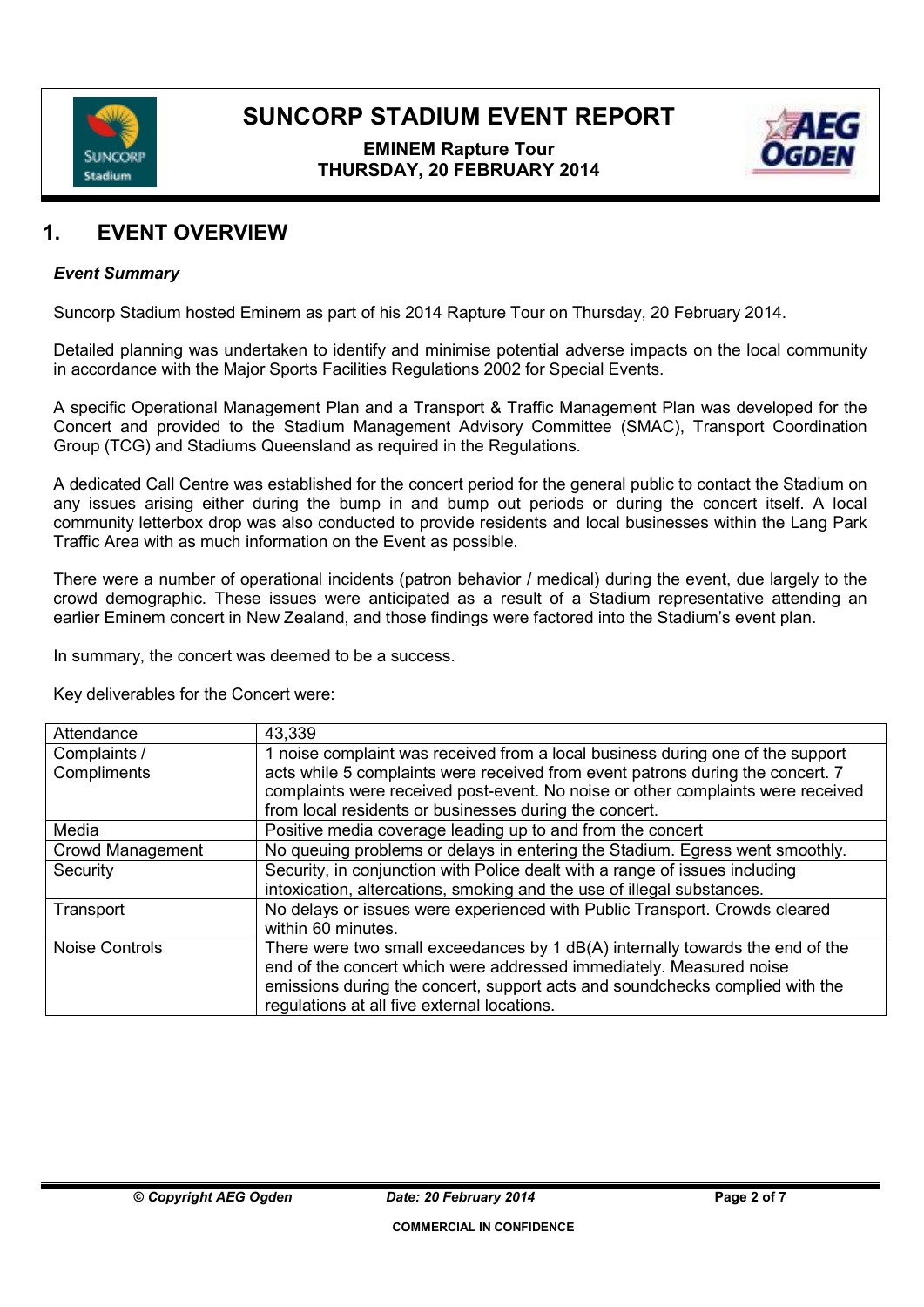

# **EMINEM Rapture Tour THURSDAY, 20 FEBRUARY 2014**



# **2. OPERATIONS**

# **2.1 Attendance and ticketing**

### *2.1.1 Concert Program*

| Public Gates A, B, D & E and Corporate Gates C&F Opened | 15:45 |
|---------------------------------------------------------|-------|
| First Support Act Commenced - M-PHAZES                  | 15:45 |
| Second Support Act Commenced - 360                      | 16:15 |
| Third Support Act Commenced - ACTION BRONSON            | 17:10 |
| Fourth Support Act Commenced - J. COLE                  | 17:55 |
| Fifth Support Act Commenced - KENDRICK LAMAR            | 19:15 |
| Main Act Commenced - EMINEM                             | 20:45 |
| Main Act Concluded - EMINEM                             | 22:30 |

# *2.1.2 Tickets Sold*

| 'Lose Yourself' zone - Field of Play standing | 4,984  |
|-----------------------------------------------|--------|
| 'Red' zone - Field of Play standing           | 11,140 |
| Grandstand seating                            | 27,803 |
| Corporate seating                             | 52     |
| No shows                                      | 640    |
| <b>ACTUAL ATTENDANCE</b>                      | 43,339 |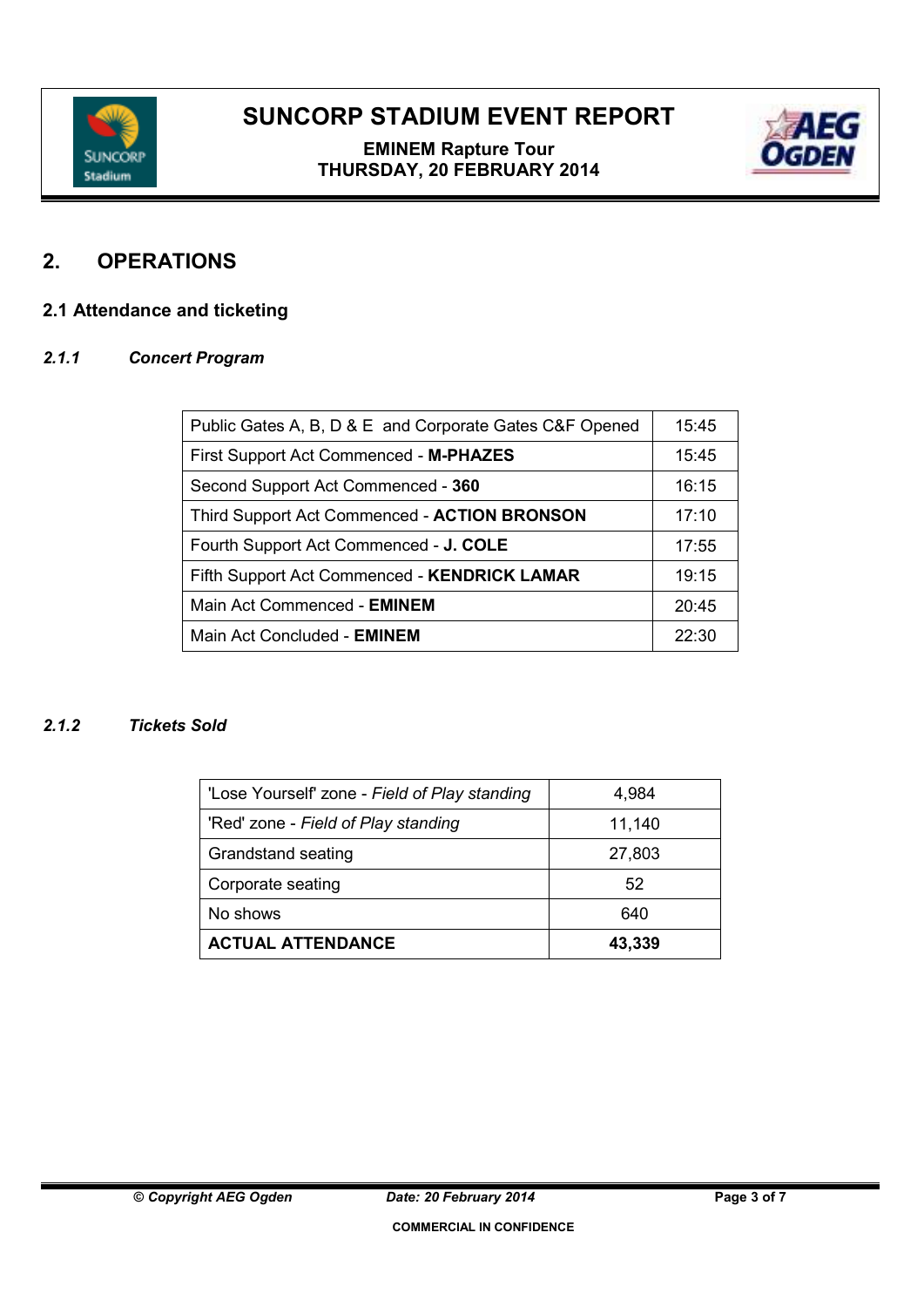

# **EMINEM Rapture Tour THURSDAY, 20 FEBRUARY 2014**



# **2.2 Local Residents Management**

# *2.2.1 Call Centre Operations*

The Stadium established a Concert Hotline for local residents and businesses from Monday, 17 February 2014 to Friday, 21 February 2014, including the concert night specifically for issues relating to the concert. The hotline was manned by trained Stadium staff during the following times:-

| Monday, 17 February 2014    | $09:00 - 16:00$ |
|-----------------------------|-----------------|
| Tuesday, 18 February 2014   | $09:00 - 16:00$ |
| Wednesday, 19 February 2014 | $09:00 - 20:30$ |
| Thursday, 20 February 2014  | $09:00 - 23:30$ |
| Friday, 21 February 2014    | $09:00 - 16:00$ |

To assist with major complaints or issues, Call Centre operators had direct access to the Stadium's main control room and management team to obtain specific advice.

The general Stadium number (07 3331 5000) was also operational during normal business hours as was the Stadium Security number (07 3331 5168) after hours. All calls logged by Call Centre operators were responded to either by a return call or in writing by Stadium staff no later than Tuesday, 25 February 2014. Callers were given information on what action was taken in response to their call and the subsequent outcomes.

### *2.2.2 Call Centre Report*

One noise complaint was received from a local business during one of the support acts while five complaints were received from event patrons during the concert.

These complaints related to patrons smoking in the venue and about having food taken from them at the entry gate. These were passed onto the Stadium Control Room and resolved on the night.

Seven complaints were received post-event.

No noise or other complaints were received from local residents or businesses during the concert.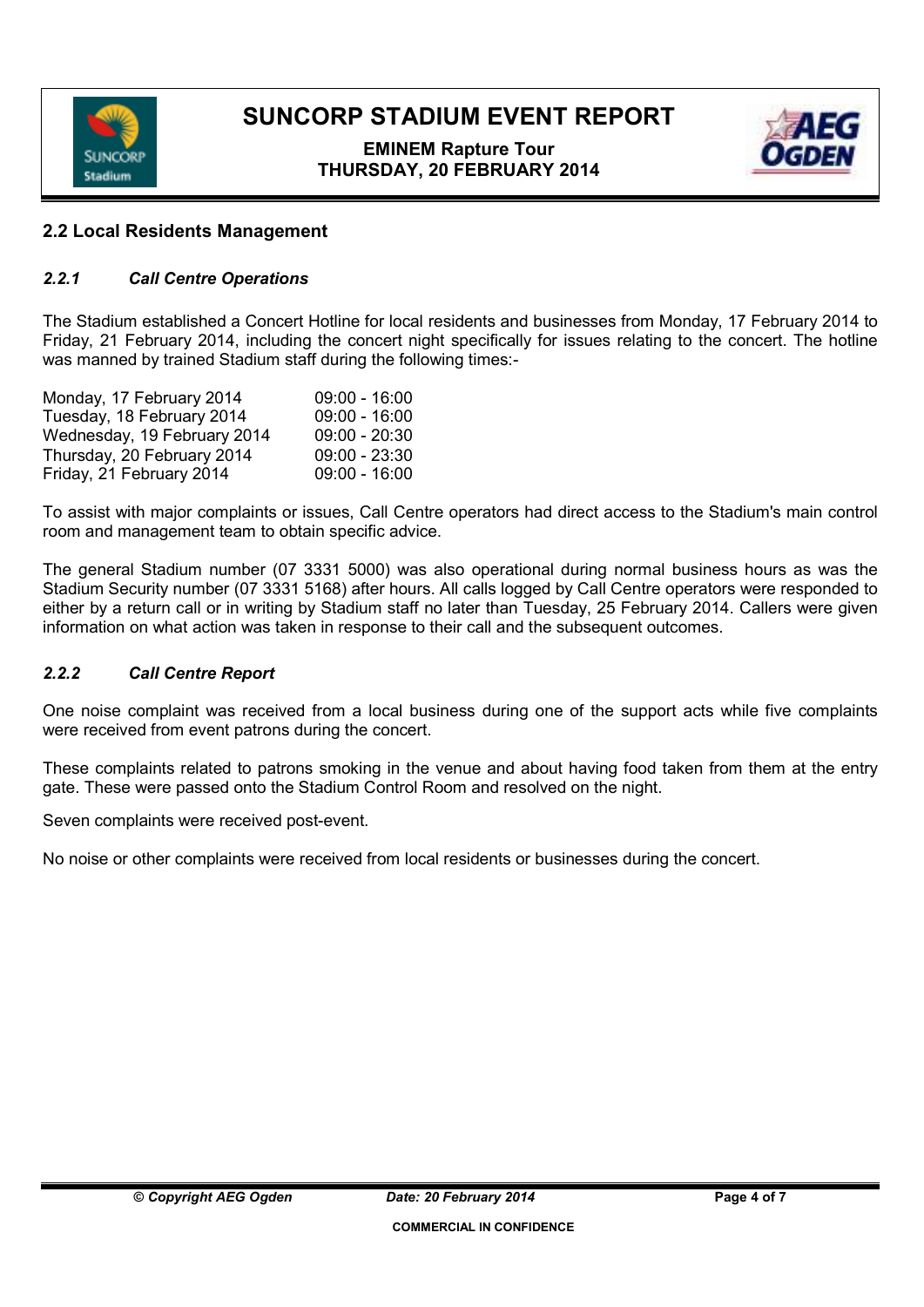

# **EMINEM Rapture Tour THURSDAY, 20 FEBRUARY 2014**



# **2.3 Noise Management**

The Stadium engaged Cardno as its specialist acoustic consultant. Cardno had conducted initial modelling to assist with the noise control measures during planning for the Concert.

As part of this process, Cardno monitored noise levels at 15 minute intervals from inside the Stadium at the mixing console which was located approximately 35 metres from the front of house loudspeakers. External noise monitoring was also conducted at the following locations as required by the Major Sports Facilities (MSFA) Regulation 2002, schedule 2:-

- 8 / 5 Petrie Terrace, Brisbane
- 15 Plunkett Street, Paddington
- 36 Judge Street, Brisbane
- 26 Princess Street, Brisbane
- 31 Isaac Street, Milton

Cardno measured noise in compliance with the Environmental Protection Agency's Noise Measurement Manual.

During the Event, including rehearsals and sound tests, the Stadium ensured that one of its employees or contractors:-

- (a) was present at the sound mixing desk for the Event and is able to exercise ultimate control on the noise levels from the sound amplification equipment;
- (b) could conduct and communicate with all of the acoustic consultants conducting the monitoring of the noise levels from the Event; and
- (c) was able to report sound levels to Stadium Management at all times

Cardno's results indicate that noise emissions from the Eminem production inside the Stadium complied with the internal EPP criteria for the duration of the concerts and soundchecks, with the exception of two small exceedances of 1 dB towards the end of the concert. However, the immediate subsequent measurement was determined to be less than 100 dB(A) after discussion with the production engineer.

It was also noted that while noise inside the Stadium was generally the same as previous concerts, noise at receivers on the northwest side of the Stadium appeared to be subjectively lower than that measured and perceived for the recent December concerts. This was likely due to the normal prevailing summer north-easterly wind direction experienced on 20 February compared to the south-easterly wind conditions in December 2013.

In summary, Cardo concluded that while there were two small exceedances by 1 dB(A) internally towards the end of the concert, they were addressed immediately. Measured noise emissions during the concert, support acts and soundchecks complied with the regulations at all five external locations.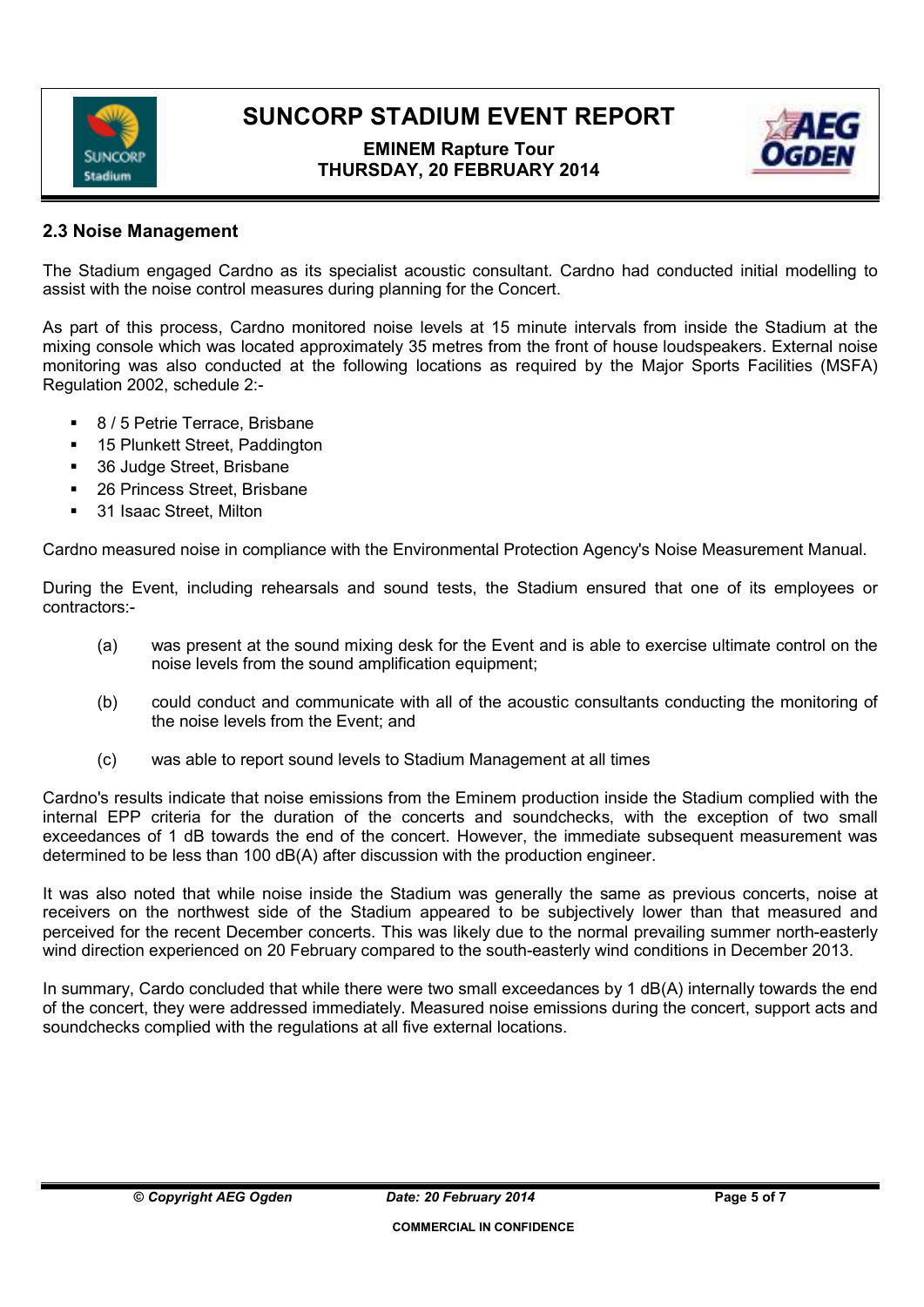

# **EMINEM Rapture Tour THURSDAY, 20 FEBRUARY 2014**



# **2.4 Local Issues Management**

### *2.4.1 Noise Levels*

One noise complaint was received from a local business operator during one of the support acts and was advised that the levels at that time were under the 100 dB(A) limit.

### *2.4.2 Limousines & Parking*

Limousine parking in Parkview and Mayneview Streets was monitored closely and was in line with the usual arrangements for other major Stadium events. Barriers and Security guards were placed at either end of Blaxland Street to ensure it was not used for drop-offs and pick-ups and Queensland Police were present in Blaxland Street post concert to control noise and patron behaviour.

There were 441 parking infringement tickets issued and 27 vehicles towed for this concert.

### *2.4.3 Taxis*

Taxi demand was high after the concert. Queues were managed by Taxi Council of Queensland staff with the taxi rank cleared by 23:40.

There were no complaints or significant incidents regarding taxis.

### *2.4.4 Patron Behaviour Post Event*

The Suncorp Stadium Traffic Plan which was implemented post-concert, ensured patrons travelled safely to major transportation hubs and other destinations.

Queensland Police and Traffic Control Officers were present during this period to monitor patron behaviour and flow to surrounding areas. Queensland Police also monitored local areas for one hour post concert and were on standby to be sent to locations should complaints arise.

There were no patron behaviour issues after the concert.

# **2.5 Additional Patron Services**

The following requirements were identified and implemented:-

- Specific pathways created to enable patrons to move onto and off the field of play area;
- Additional catering and toilet facilities provided to cater for patrons on the field of play.